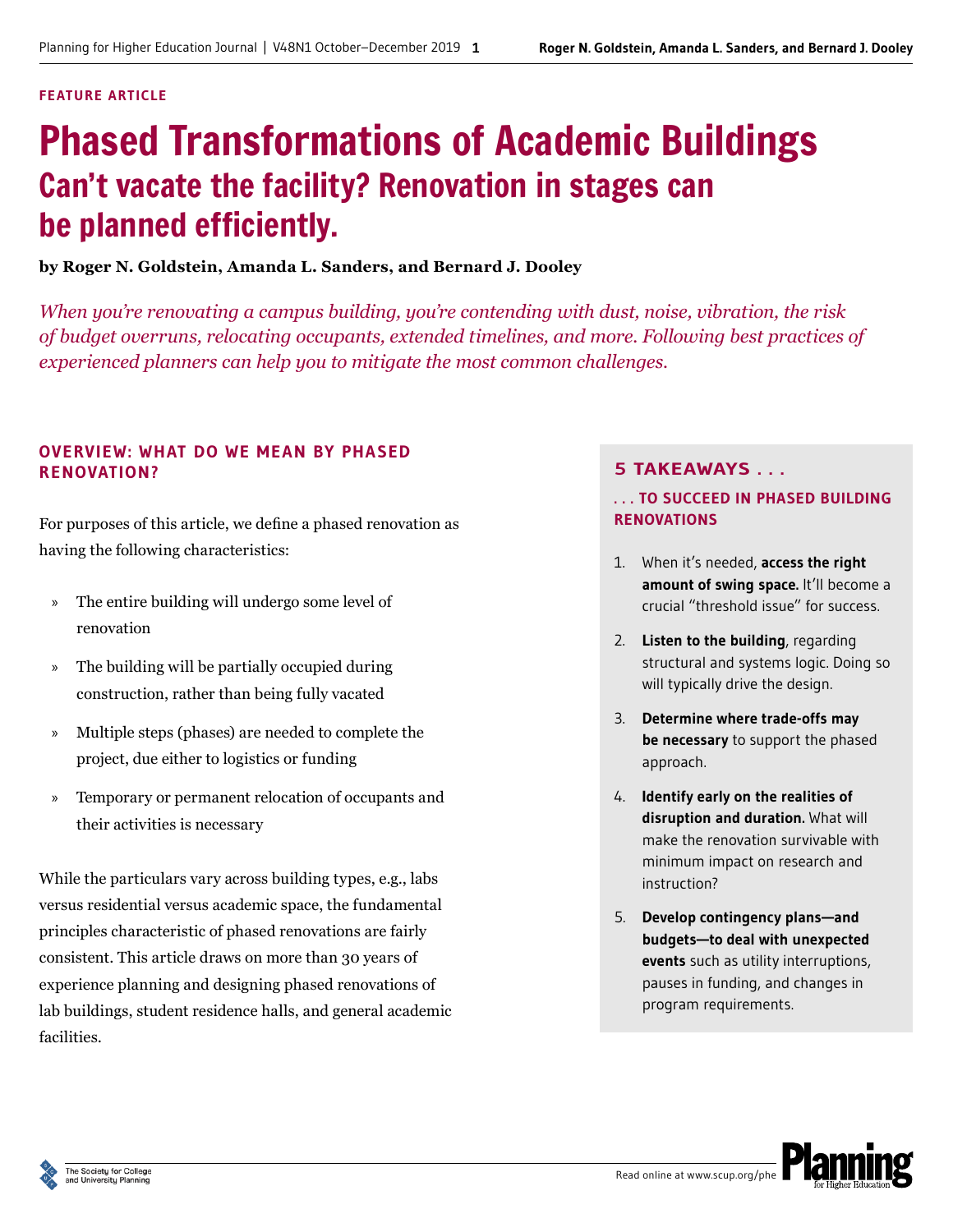## **PLANNING WITH YOUR EYES FULLY OPEN**

No matter what building type is involved in a phased renovation, it seems unavoidable that a so-called "enabling" phase—sometimes referred to as Phase 0—is necessary prior to the start of the actual restoration of program space. Such enabling tasks can include relocating occupants or equipment to create space ready for renovation, installing systems infrastructure (whether temporary or permanent), buildingout swing space to receive relocated occupants, creating new shafts or utility spaces, developing new vertical circulation to facilitate egress during construction, and the like.

As a specific example, the phased renovation of MIT's Dreyfus Chemistry Laboratories required an enabling phase. In order to create sufficient internal swing space to enable vertical phases of renovation, some of the occupants needed to be relocated within the building; others had their space reduced. And the departmental suite and faculty offices were moved out into external swing space. The final step in that enabling work was the temporary conversion of "dry" space to "wet" space to accommodate lab relocations. Figure 1 illustrates how that phase fit into the overall sequence of work.



Phase 0 of the MIT Dreyfus Chemistry Labs renovation involved conversion of office space to "damp" swing space for selected lab support functions. Subsequent phases were vertical slices, centered on each vertical utility shaft. Image courtesy of Goody Clancy.



Figure 1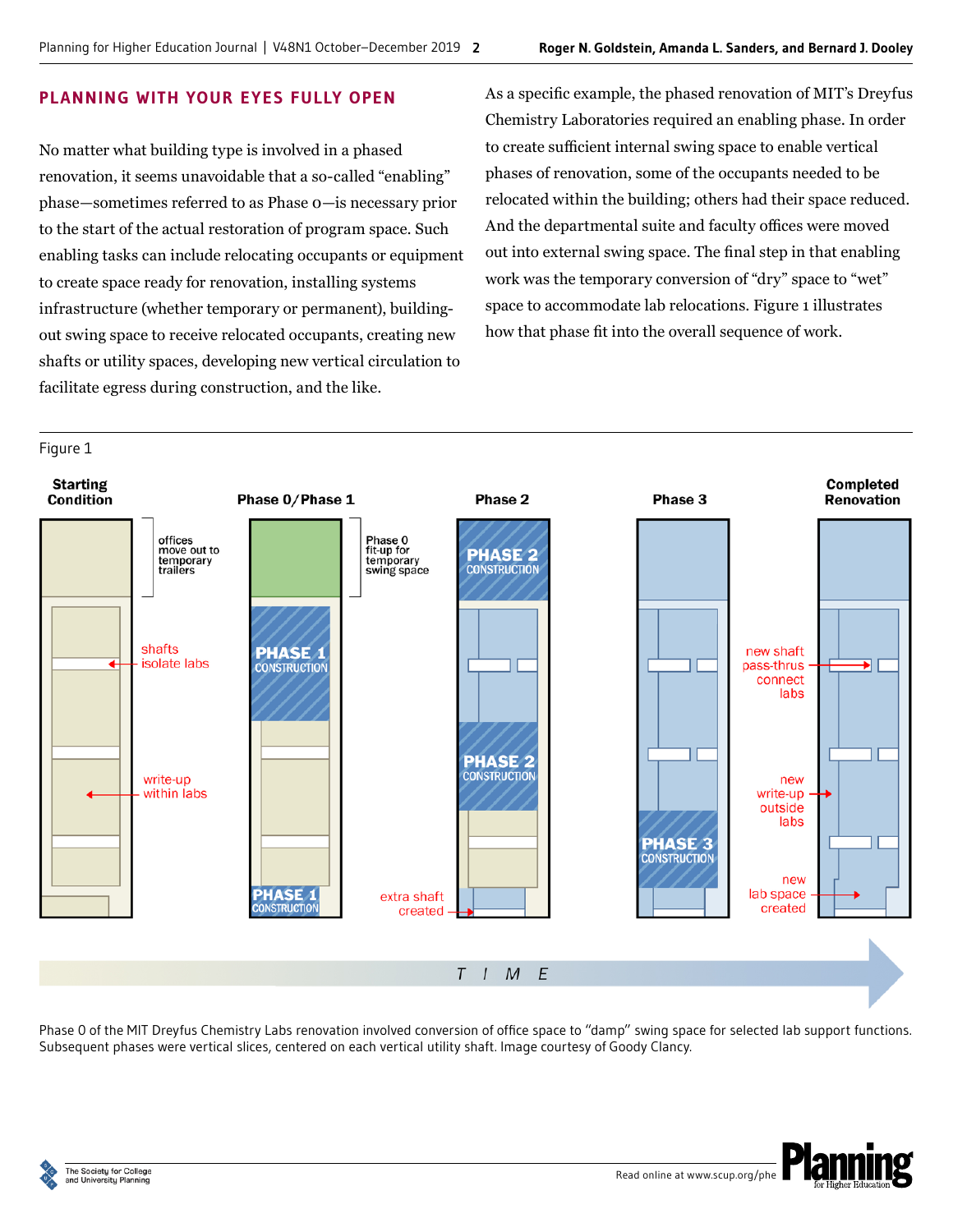Given the reality that construction is going to result in dust, vibration, noise, and disruption of activities and movement through the facility, building owners should invest effort in giving occupants plenty of advance information in order to properly calibrate their expectations about the construction phases. That communication can include town-hall-type forums in which design and construction intentions are presented and discussed, email blasts, FAQ documents, and project websites.

*Given the reality that construction is going to result in dust, vibration, noise, and disruption of activities and movement through the facility, building owners should invest effort in giving occupants plenty of advance information in order to properly calibrate their expectations about the construction phases.*

Depending on the building type being renovated, you should measure pre-construction baseline metrics for the building's behavior, particularly regarding vibration and noise levels. That will give you a point of reference for comparison with the data from any ongoing monitoring you will be doing during construction. A valuable step that can build goodwill and understanding among the building occupants is an early presentation by the design team, including the acoustical consultant, to summarize the anticipated vibration and noise due to construction, potential mitigation, and how it will vary by location and distance.

## **IT DON'T MEAN A THING IF IT AIN'T GOT THAT SWING (SPACE)**

The provision of swing space (also called "surge space") may be the single most significant determinant of an efficient phased renovation. The more space you can vacate at a time, the larger the construction area can be for each phase. That has the further benefit of potentially reducing the number of phases, their overall duration, and, therefore, the cost. In other words, the renovation of fewer, larger phases will take

less time and cost less than renovating more, smaller phases, all else being equal.

## *The more space you can vacate at a time, the larger the construction area can be for each phase.*

Broadly, swing space can be *internal*; that is, within the building being renovated; or *external*, that is, elsewhere. In many projects, a combination of both types turns out to be the strategy that works. In some cases, the most appropriate strategy is to move a set of occupants (e.g., faculty offices) out of the building for the duration of the project rather than for just one phase, which helps isolate them from the disruption of living within an ongoing construction project.

To achieve optimal efficiency, you want to create a critical mass of contiguous space to be renovated at one time, to facilitate the infrastructure work and achieve some measure of economy of scale. In a building with scattered underutilized or vacant spaces, you will want to first aggregate those empty areas by relocating functions. That can be done by compressing the space occupied or by relocating occupants (within the building or outside).

Swing space that is suitable for the program that has been identified in other campus buildings is likely to be preferable to paying for temporary external space such as trailers. While the cost of fitting-out that space may be similar to the cost of fitting-out a rented trailer, it's a permanent campus facility asset. The swing space should be located as near as possible to the building to facilitate the occupants' ability to stay in close communication with their colleagues who remain in the building during a given phase. That will be an important consideration, particularly if a function is to be out of its home location for a year or more.

Major renovation projects present the owner with the opportunity to consider whether all occupants of a building should actually be there long term, i.e., should some functions move out permanently? That becomes a fairly simple way to

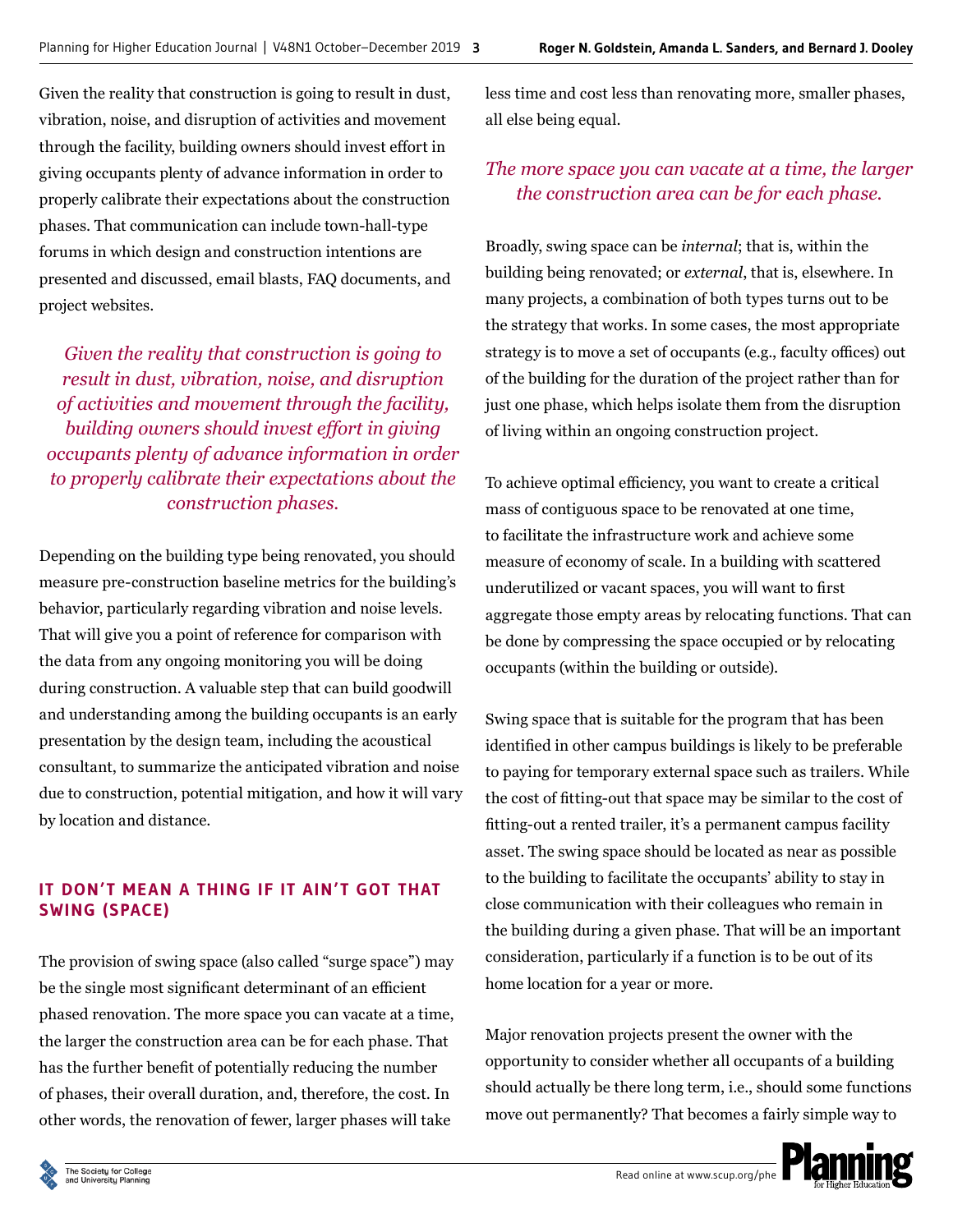open up space for swing purposes and renovation, creating room to grow the core programs that remain in (or return to) the building.

The preparation of swing space to receive the programs you relocate would be its own enabling-phase task. In advance of actually occupying swing space—whether internal or external—you should allow sufficient time for design and fitout construction. If you are procuring trailers for swing space, you need to allow time to prepare the site, bring utilities to it, install foundations, and complete any associated sitework before the trailers arrive.

The cost of creating swing space becomes an important component of a project's overall cost profile. It is worth evaluating the tradeoffs between renting trailers and purchasing them outright, as the cost curves will cross a few years out, after which owning may be preferable. Owners should also consider whether, after the project is complete, the trailers can be of use for other campus swing-space needs, further justifying a purchase scenario. At the MIT project cited, the owner decided to retain the trailers for several more years to support other nearby renovation projects.

## **REDUCING UNCERTAINTY: EXPLORATION AND THE BUDGET**

Renovations inherently involve some measure of uncertainty due to the nature of existing buildings. Even with what one believes to be a set of record drawings and specs, you can't know precisely where the conduits and pipes are within a wall, or whether the contractor actually built the structure the way the drawings illustrate. Add to those characteristics the fact that the building might date from the eighteenth-, nineteenth-, or twentieth-century and that changes likely accrued over time without adequate documentation.

It's fine to start with so-called "as-built" (record) drawings, but don't stop there. Because of all of the items previously

mentioned, owners and architects need to invest significant effort into field verification and some amount of destructive or non-destructive exploration. The goal is to reduce uncertainty and, therefore, cost (and possibly schedule) risk. One particularly useful technique is an early construction mockup of exterior wall reconstruction; that is an opportunity to evaluate existing conditions and alternative methods of construction, such as wall repair and window replacement approaches.

Phasing premiums can range from 2 percent to 5 percent, depending on where in their budget the owner chooses to carry swing space and enabling costs. Those premiums include the inefficiency of having to keep part of the building occupied—and served by systems—while other areas are renovated. Additionally, related to the premium, there might be restricted access, smaller individual contracts for each trade, multiple mobilizations and demobilizations, and provision of temporary services.

All construction budgeting includes contingencies of various sorts. Renovation generally carries higher contingencies than new construction due to the risk of hidden conditions. Phased renovation deserves an even higher level of contingency because the downstream consequences to schedule and budget for discovering a concealed condition are often greater than a non-phased project.

Construction cost escalation is a significant factor in budgeting for phased renovations. For large, multi-year phased projects, escalation will make later phases cost more, due to the compounded effect of several years of escalation. For example, the escalation cost in years eight to ten of a large, complex 10-year project could end up being nearly as much as the cost of the work in that phase. The best way to mitigate the impact of escalation is to reduce the number of phases and increase the amount of work performed earlier in the project; you'll get more for your investment as a result. Of course, the realities of funding availability may simply make front-end loading of the project scope infeasible.

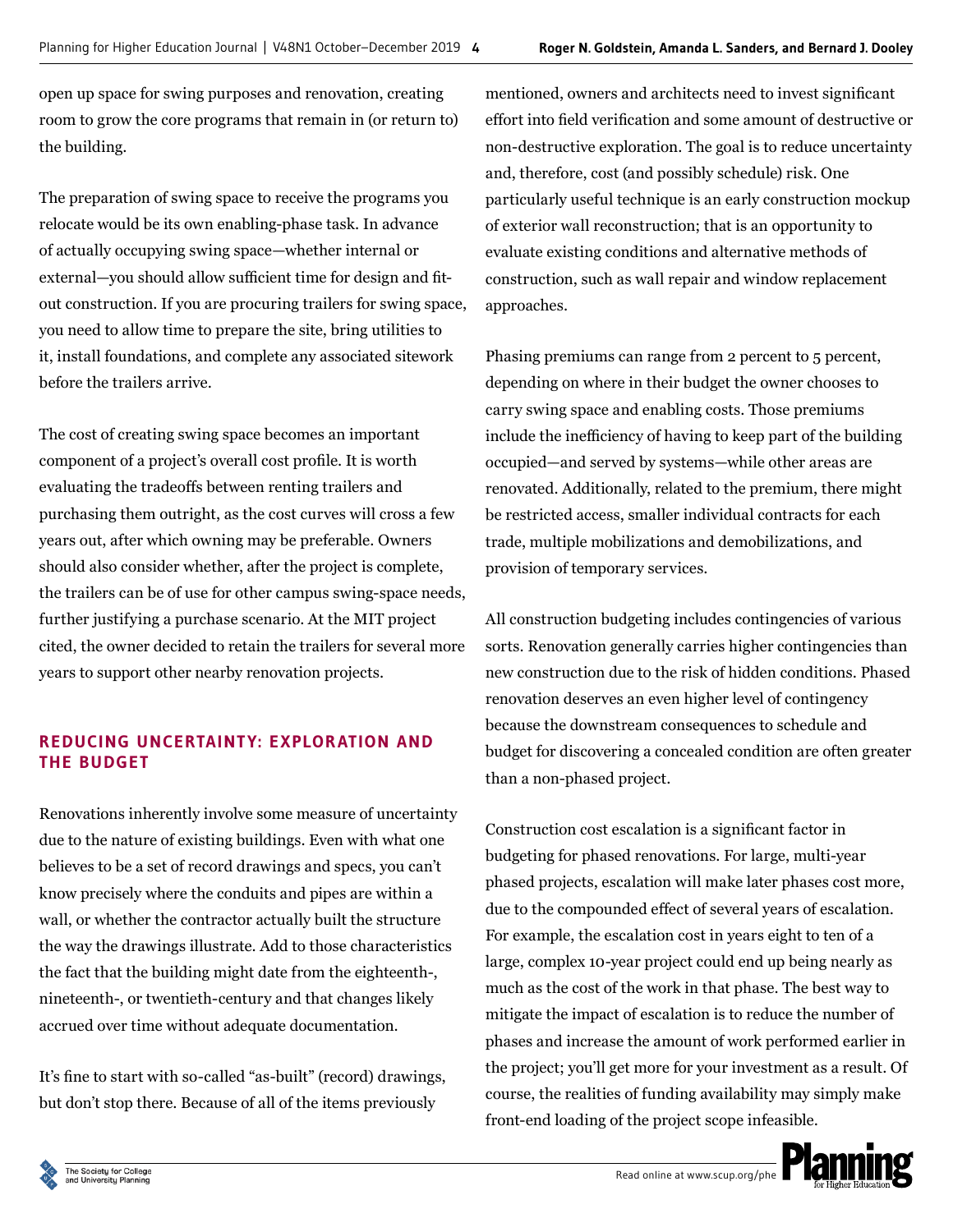*The best way to mitigate the impact of escalation is to reduce the number of phases and increase the amount of work performed earlier in the project.* 

## **DESIGNING A PHASED RENOVATION**

When designing a phased renovation, it is often tempting to start by trying to figure out the phasing ("how"), but you should resist that, at least until you have developed a plan for the desired end-state of the renovation ("what" or "why"). While the mechanics of phasing might, in fact, influence aspects of the design, experience has taught us that figuring out the optimized end-state plan should come first. Then you can determine the interim steps that will deliver the most cost-effective result.

A guiding principle we typically use in designing renovations is the idea of "listening to the building." The building's structural pattern, floor-to-floor height, shaft locations, dimensions, distribution of primary systems components, and circulation will logically drive the design. When you add the fourth dimension—time—for a phased renovation, the principle still applies but is modified by an additional layer of complexity. For example, the need to simultaneously maintain building systems in operation, combined with the insertion of new systems, might require the provision of temporary services for which space needs to be found.

Most occupants in a phased project prefer to move the least possible number of times—ideally, only once, from their current location to their final location (which might be elsewhere in the building). While that is desirable from a disruption minimization standpoint, it can be difficult to achieve. Depending in large measure on the availability and quantity of swing space, it is very likely that a given function or occupant might have to move twice: once into temporary quarters, and then a second time, to their final location. Owners and design teams should convey the reality of that situation early in the project, as part of managing

expectations. Figure 2 illustrates the multiple moves needed to accommodate the phased renovation of the MIT Dreyfus Labs project.

In addition to keeping track of where each occupant needs to be in each phase is the need to track their equipment and possessions. In the case of science building renovations, that can become a significant task due to the unique service requirements of scientific apparatus and equipment. Many specialized items such as microscopes are not only highly sensitive (to vibration and dust) but also require the participation of the manufacturer whenever equipment is moved and reinstalled, as specific environmental conditions and recalibration are often required.

There are many approaches to the development of design and construction documents for phased renovations. One approach is to develop the full design through construction documents, for the entire project at once, before construction starts. That might be most appropriate for projects with only two or three phases, and for simpler academic building types such as residential buildings. Phased construction presents the opportunity for phased design; the team can learn from a first phase and apply that understanding to the documentation for the subsequent phase.

An alternative, incremental approach is to carry the entire project partway through design—say, schematic design—then proceed into design development, construction documents, and construction administration, one phase at a time. While Phase 1 is under construction, Phase 2 can move into DD, and so on. That approach can help the owner coordinate the design and construction effort with the pace of incremental funding availability. It can also make sense in jurisdictions particularly in the public sector—in which procurement regulations require individual phases to be bid separately.

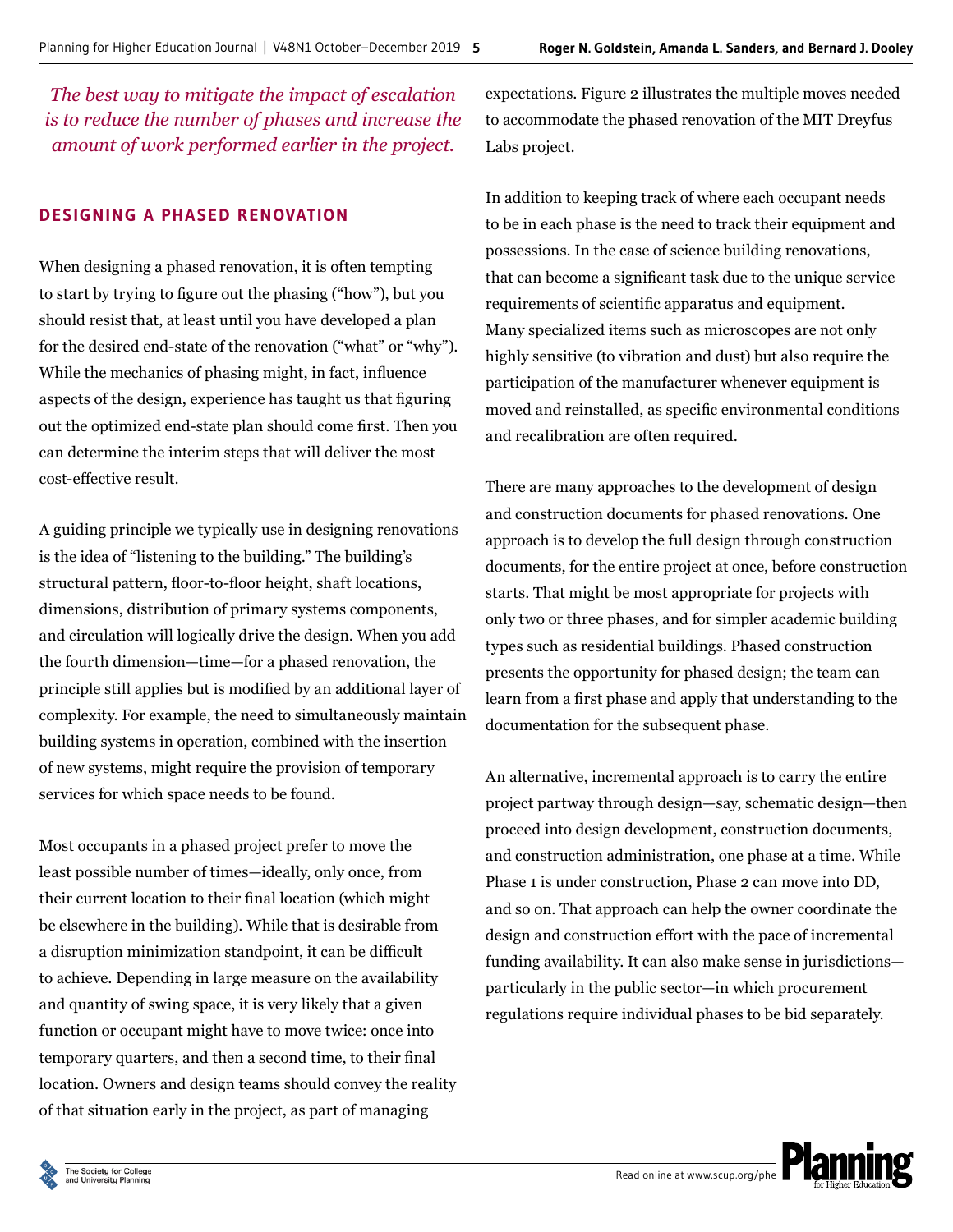#### Figure 2

# **Lab and Office Occupancy Sequence**

| Diagrams at right illustrate abstract cross-section<br>through Building 18, looking east, representing |                                                     | Phase / Notes                 | Floor                                                     | New Lab<br>Shaft                    | <b>Lab Shafts</b>                                               |                        | <b>South Offices</b>       |                        |                | Temporary<br>Offices |  |
|--------------------------------------------------------------------------------------------------------|-----------------------------------------------------|-------------------------------|-----------------------------------------------------------|-------------------------------------|-----------------------------------------------------------------|------------------------|----------------------------|------------------------|----------------|----------------------|--|
| space occupancy. Not drawn to scale.                                                                   |                                                     | <b>Existing</b>               |                                                           | Far North                           | North<br>Center                                                 | South                  |                            |                        |                |                      |  |
|                                                                                                        |                                                     | through Spring 2000           |                                                           | exist. offices                      | exist. labs<br>exist. labs                                      | exist. labs            |                            |                        |                |                      |  |
| Legend                                                                                                 |                                                     |                               | 5                                                         |                                     | L5                                                              |                        | vf                         | K<br>$\mathbf{s}$      |                |                      |  |
|                                                                                                        |                                                     |                               | 4                                                         | F.<br>$\mathbf{s}$<br>J             | T5<br>X/F<br>Τ                                                  | $\mathsf F$<br>F       | ${\sf N}$                  | $\top$<br>$\mathbf{s}$ | $\mathsf B$    |                      |  |
|                                                                                                        | One lab unit:                                       |                               | 3                                                         | ${\sf M}$<br>S<br>$\mathsf{C}$      | B<br>$\mathsf{B}$<br>B.<br>B                                    | M<br>M                 | $HG$ $HQ$ $HQ$ $HQ$ $HQ$   |                        | HO             |                      |  |
|                                                                                                        | Existing labs contain up to 8 hoods (7 typical),    |                               | $\overline{2}$                                            | G<br>W<br>$\mathbf{s}$              | ${\mathsf G}$<br>G/R5<br>R<br>R                                 | D<br>D.                | R3<br>R3                   | $\mathsf{R}$<br>2s     | D              |                      |  |
|                                                                                                        | each 5 feet long                                    |                               | 1                                                         |                                     | W<br>W<br>W<br>H                                                | H<br>$\mathsf H$       |                            |                        |                |                      |  |
|                                                                                                        | Renovated labs contain up to 6 hoods                |                               | $\overline{B}$                                            |                                     | K/X5<br>K/G<br>K<br>$\overline{A}$                              | W/X.<br>A/W            | $\mathsf A$                |                        | North <> South |                      |  |
|                                                                                                        | (typical), each 7 feet long                         |                               |                                                           |                                     |                                                                 |                        |                            |                        |                |                      |  |
|                                                                                                        | (Support unit labeled in parentheses)               | Moving                        |                                                           | Prof. Imperiali arrives summer 1999 |                                                                 |                        |                            |                        |                |                      |  |
|                                                                                                        | Partial unit occupancy                              | Phase 1                       |                                                           |                                     |                                                                 |                        |                            | dry lab                |                |                      |  |
|                                                                                                        | office                                              | Summer 2000 - Fall 2001       |                                                           |                                     | renovation exist. labs exist. labs renovation                   |                        |                            |                        | support (s.f.) |                      |  |
|                                                                                                        |                                                     |                               | 5                                                         |                                     | L5                                                              |                        | vf                         | 2s<br>K                | 801            | 3s                   |  |
|                                                                                                        | unavailable (mechanical or under renovation)        | No Norris Rm.                 | 4                                                         |                                     | F.<br>T5<br>F.<br>T                                             |                        | F <sub>2</sub>             | T2<br>T <sub>2</sub>   | B<br>1459      |                      |  |
|                                                                                                        |                                                     |                               | 3                                                         |                                     | $\overline{B}$                                                  |                        | W <sub>9</sub><br>W 9      | <b>B9</b><br>T9        | G9<br>2637     |                      |  |
| A                                                                                                      | Faculty 1                                           | Total south dry support:      |                                                           |                                     | $\mathsf{B}$<br>$\mathsf{B}$<br>B<br>G/R5                       |                        | R3<br>$R3$ $R3$            |                        |                | G/F/J                |  |
| $\,$ B                                                                                                 | Faculty 2                                           | 5104 s.f.                     | 2                                                         |                                     | ${\mathsf G}$<br>$\mathsf{R}$<br>R                              |                        |                            | ${\sf R}$<br>2s        | D              | C/W/M<br>T/HQ11      |  |
| D                                                                                                      | Faculty 3                                           |                               | $\mathbf 1$                                               |                                     | W<br>W<br>D<br>D                                                |                        |                            |                        |                |                      |  |
| F                                                                                                      | Faculty 4                                           |                               | B                                                         |                                     | K/A5<br>$\sf K$<br>K/G<br>$\overline{A}$                        |                        | $\boldsymbol{\mathsf{A}}$  |                        | North <> South |                      |  |
| $\mathsf R$                                                                                            | Faculty 5                                           |                               |                                                           |                                     |                                                                 |                        |                            |                        |                |                      |  |
| Ĵ                                                                                                      | Faculty 6                                           | Moving                        |                                                           |                                     | Schrock & Jamison groups move out of building.                  |                        |                            |                        |                |                      |  |
| $\mathsf K$                                                                                            | Faculty 7                                           |                               |                                                           |                                     |                                                                 |                        |                            |                        |                |                      |  |
|                                                                                                        | Facultry 8                                          | Phase 2                       |                                                           |                                     |                                                                 |                        |                            |                        |                |                      |  |
| M                                                                                                      | Faculty 9                                           | Winter 2001 - Summer 2002     |                                                           |                                     | new labs : exist. labs renovation : new labs                    |                        |                            |                        |                |                      |  |
| H                                                                                                      | Faculty 10                                          |                               | 5                                                         | (T/R)                               | L6                                                              | R6<br>$\mathsf{R}$     | R4                         |                        |                | 7s                   |  |
| $\mathbf C$                                                                                            | Faculty 11 (new)                                    | All offices moved to trailers | 4                                                         | T7                                  | T <sub>5</sub><br>$\mathsf{T}$                                  | L.<br>-11              | L8                         |                        |                | /K/B/R               |  |
| ${\mathsf G}$                                                                                          | Faculty 12                                          | adj. to Bldg. 18.             | 3                                                         | B                                   | $\,$ B<br>B                                                     | F<br>F                 |                            |                        |                | D/G/F/J              |  |
| $\mathsf T$                                                                                            | Faculty 13                                          |                               | $\overline{2}$                                            | B                                   | ${\mathsf G}$<br>G/F                                            | D<br>D                 |                            |                        |                | C/W/M                |  |
| W                                                                                                      | Faculty 14                                          |                               | -1                                                        | Ġ                                   | W                                                               | ${\sf W}$<br>${\sf W}$ |                            |                        |                | T/HQ12               |  |
| vf                                                                                                     | visiting faculty                                    |                               | B                                                         |                                     | K <sub>5</sub><br>K                                             | K/A<br>$\overline{A}$  | $\mathsf{A}$               |                        | North <> South |                      |  |
| HQ                                                                                                     | Department Headquarters                             |                               |                                                           |                                     |                                                                 |                        |                            |                        |                |                      |  |
| $\mathbf s$                                                                                            | secretary                                           | Moving                        |                                                           |                                     |                                                                 |                        |                            |                        |                |                      |  |
| (S)                                                                                                    | shared dry lab support                              |                               |                                                           |                                     |                                                                 |                        |                            |                        |                |                      |  |
| ${\sf N}$                                                                                              | Norris Room                                         | Phase 3                       |                                                           |                                     |                                                                 |                        |                            |                        |                |                      |  |
| X                                                                                                      | vacant                                              | Fall 2002 - Summer 2003       |                                                           | new labs                            | renovation new labs                                             | new labs               |                            |                        |                |                      |  |
|                                                                                                        |                                                     |                               | 5                                                         | (T/R)<br>6 <sup>5</sup>             | T/R<br>T.                                                       | R6<br>$\mathsf{R}$     | T4<br>R4<br>$2s$ 10        |                        |                |                      |  |
|                                                                                                        | Numbers in italics refer to notes listed below      |                               | Δ                                                         | $\top$                              | L6                                                              | L.<br>L                | W <sub>4</sub><br>2s<br>L4 | 10                     |                |                      |  |
|                                                                                                        |                                                     |                               | 3                                                         | B                                   | $\mathsf{B}$<br>$\mathsf{B}$                                    | F<br>F.                | F4                         | $HG$ HQ $HQ$ HQ        |                |                      |  |
| <b>Notes</b>                                                                                           |                                                     |                               | $\overline{2}$                                            | B                                   | G.<br>G/F                                                       | D<br>D                 | D4                         | $3s$ 10                |                |                      |  |
|                                                                                                        |                                                     |                               | $\mathbf{1}$                                              | Ġ                                   | W                                                               | ${\sf W}$<br>${\sf W}$ |                            |                        |                |                      |  |
|                                                                                                        |                                                     |                               | B                                                         |                                     | K<br>K                                                          | K/A<br>$\overline{A}$  | $\overline{A}$             |                        | North <> South |                      |  |
| 1                                                                                                      | Dry lab support in former student study room.       |                               |                                                           |                                     |                                                                 |                        |                            |                        |                |                      |  |
|                                                                                                        |                                                     |                               |                                                           |                                     |                                                                 |                        |                            |                        |                |                      |  |
| New X-ray lab and temporary dry lab support in former<br>2                                             |                                                     | Moving                        | Jamison & New Faculty groups occupy labs on Floors 2 & 4. |                                     |                                                                 |                        |                            |                        |                |                      |  |
|                                                                                                        | Norris, computer & file rooms, Stubbe office.       |                               |                                                           |                                     |                                                                 |                        |                            |                        |                |                      |  |
|                                                                                                        |                                                     | Final                         |                                                           |                                     |                                                                 |                        |                            |                        |                |                      |  |
| 3                                                                                                      | Imperiali lab & computer space in former conference | as of Winter 2003             |                                                           | new labs                            | new labs   new labs   new labs                                  |                        |                            |                        |                |                      |  |
|                                                                                                        | rm. & offices. Break room shared w/ Danheiser.      |                               | 5                                                         | hared biochem                       | T <sub>6</sub><br>$\overline{R}$<br>$\mathsf{T}$<br>$\mathbf T$ | R6<br>$\overline{R}$   | T4<br>R4<br>2s             |                        |                |                      |  |
|                                                                                                        |                                                     | All spaces in final position  | 4                                                         | $\mathsf{C}$                        | C6<br>L6<br>C/L                                                 | L.<br>L                | W <sub>4</sub><br>L4<br>2s |                        |                |                      |  |
|                                                                                                        | Computer room (& X-ray lab for Lippard).            |                               | 3                                                         | $\,$ B                              | F.<br>$\mathsf B$<br>$\,$ B<br>$\, {\bf B}$                     | F.<br>F                | F4                         | HQ HQ HQ HQ            |                |                      |  |
|                                                                                                        |                                                     |                               | $\overline{2}$                                            | ÷.                                  | X<br>J/X<br>X/D                                                 | $\mathbf{D}$<br>D      | D4<br>3s                   |                        |                |                      |  |
|                                                                                                        |                                                     |                               |                                                           | G                                   | G/X<br>${\sf W}$<br>${\mathsf G}$<br>X                          | W<br>${\sf W}$         |                            |                        |                |                      |  |
| 5                                                                                                      | Existing cold room in lab bay.                      |                               | <sub>B</sub>                                              |                                     | X<br>X<br>K<br>K                                                | K/A<br>$\overline{A}$  | $\boldsymbol{\mathsf{A}}$  |                        | North <> South |                      |  |
|                                                                                                        |                                                     |                               |                                                           |                                     |                                                                 |                        |                            |                        |                |                      |  |

This figure illustrates, through a series of building sections at the MIT Dreyfus Labs project, where each principal investigator would move in each phase. It also tracks key equipment items (e.g., fume hoods or glove boxes).

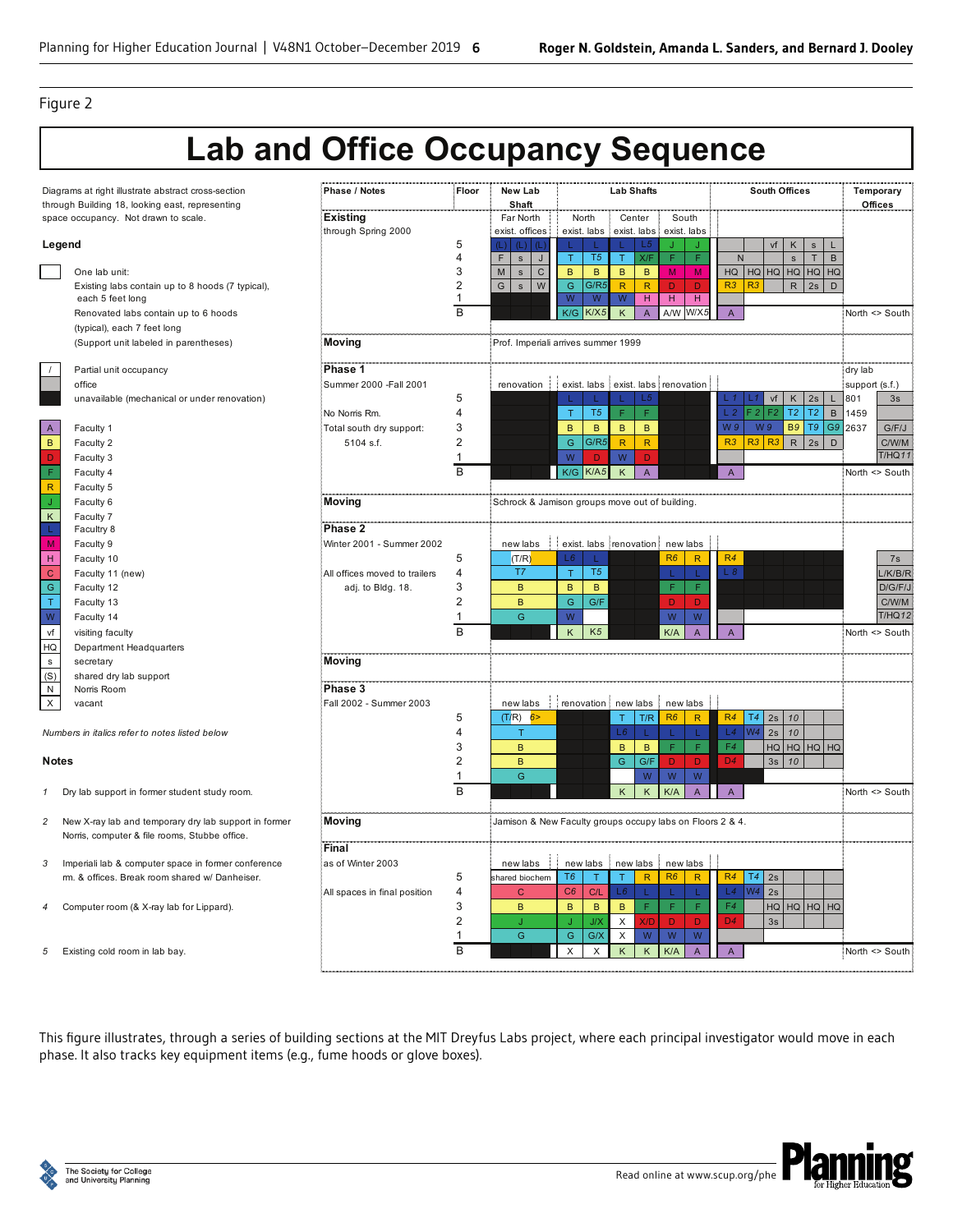

#### Figure 3

The UConn Gant Science Complex renovation was designed sequentially, in phases, after an initial schematic design was developed that defined the entire project's scope. It was driven primarily by funding availability, and also allowed some flexibility for later phases to accommodate program changes.

A current ongoing phased renovation of a 1970s science complex provides a good example of the latter approach. The 290,000-gross-square-feet Gant Science Complex at the University of Connecticut (UConn) is currently completing Phase 1 of a three-phase construction process. From the outset of design, the owner envisioned the incremental process previously described, driven by the anticipated funding cycles of the State of Connecticut. That approach has played out as planned, and has proven to have an additional benefit. The pauses between design phases have not only facilitated incorporation of lessons learned, but have given UConn and the design team the opportunity to adjust the design of later phases. Adjustments would allow program change requirements to be captured—e.g., new faculty hires, different equipment, and shifting academic priorities—with less impact to the design work already completed.

## **CONSTRUCTION PHASE: ANTICIPATING AND COMMUNICATING**

The construction phase of a partially-occupied renovation is more complex than a renovation of an empty building. Not only do the workers need to be mindful of the presence of building occupants (and vice versa), but keeping systems in operation while new systems are threaded through the building adds its own challenges.

Immediately prior to construction, as previously noted, we recommend that baseline metrics be established for noise and vibration levels in the building. It is prudent to engage a testing company to take ongoing measurements of such environmental criteria during construction.

Experience has taught us that there are several primary categories of issues that will help determine success.

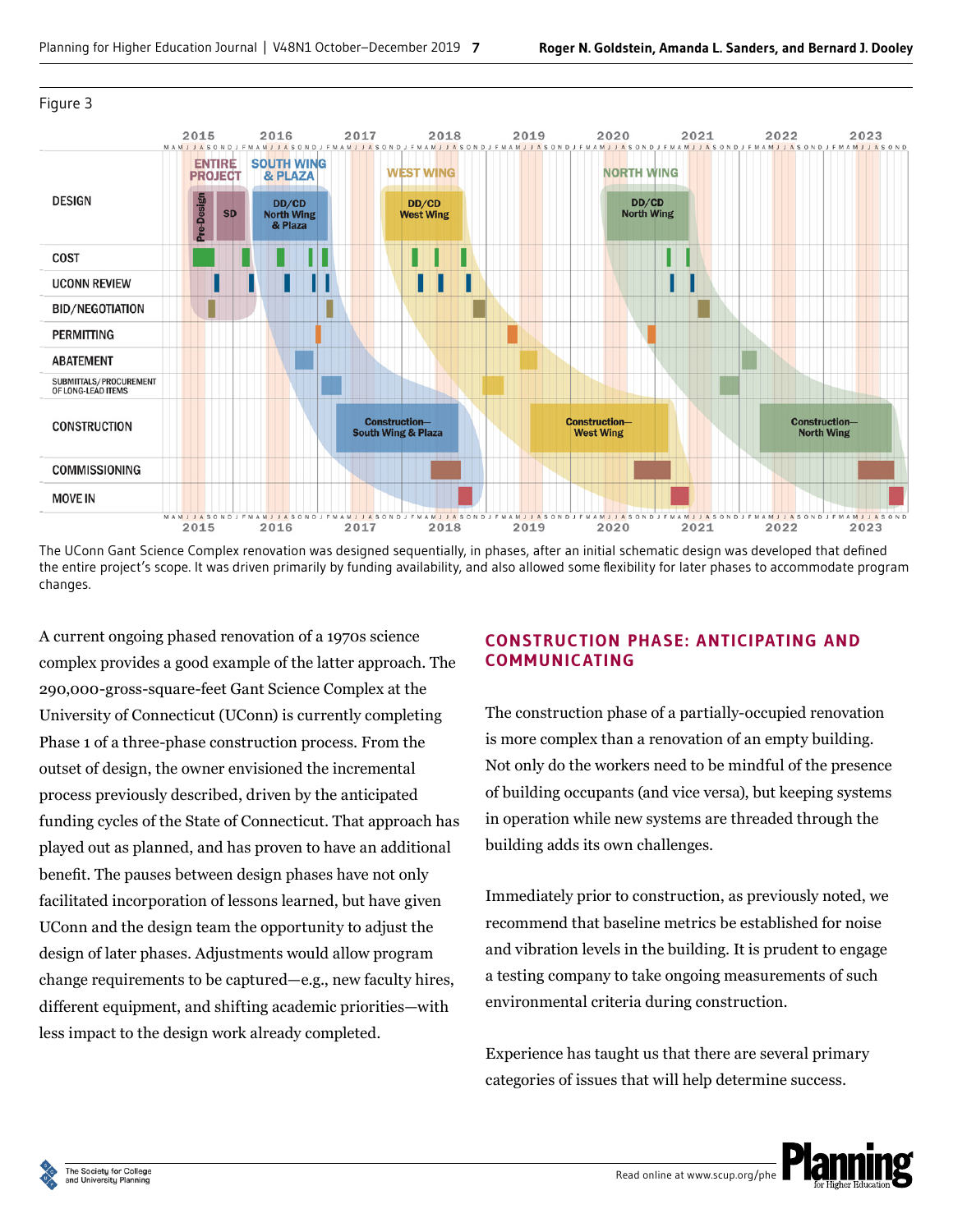#### **COMMUNICATION**

Both the owner and the construction manager need to be communicating regularly with building occupants to keep them apprised of upcoming construction activities particularly those that are noisy, vibration-causing, or otherwise disruptive. Utility shutdowns should be scheduled well in advance, and occupants need to know that during a defined period of time they will lose power, water, or other services.

Contingency planning is imperative. For critical life-safety systems, you might even have a Plan B and a Plan C. Envision a set of worst-case scenarios regarding system failures, emergencies, and delayed system switchovers. For buildings housing sensitive research activities or animals, the risks are particularly high, so be sure you have plans in place. For less-sensitive occupancies, the risks may be fewer but need equivalent attention. For critical systems that must remain in operation, a separate set of documents can be prepared to clearly delineate processes and sequences needed to protect those systems on a continuing basis.

The corollary to that concept is the need for a very clear communications chain. For example, if a pipe bursts overnight, whom should the occupants call first: The CM? Someone in Facilities? And the rest of the protocol needs to be clearly defined for everyone's benefit.

#### **EGRESS**

Construction workers might be sharing corridors, stairs, and possibly elevators with building occupants. Owners and CMs need to define which party takes responsibility for maintaining safety, including accessibility, egress, lighting, and the like. In other words: Who owns the stairs?

#### **SAFETY AND SECURITY**

Establishing and maintaining safe egress during construction is frequently its own mini-project. In some cases, temporary stairs need to be provided in order to deal with an existing stairway being taken over for renovation. Similarly, temporary rated partitions might need to be built to create a code-compliant access corridor or horizontal exit.

A related topic is that occupants need to feel safe within a construction site, both for their personal safety and for the security of their possessions. It may be necessary for the owner to implement additional security measures, physical and/or operational, for the construction phase.

#### **CLOSEOUT**

The fact that different parts of the building will be completed and turned over to the owner at different times presents its own challenges. First, staggered warrantees need to be anticipated and managed appropriately to avoid overlap or gaps in coverage. Second, you need to keep in mind that construction activities of later phases should not overlap with zones already completed, so that areas reoccupied by the owner are not subject to damage.

## **CLOSING THE FEEDBACK LOOP: LESSONS LEARNED**

One of the more interesting aspects of multi-phase renovations is the ability to learn from the early phases and apply those lessons to later phases. Sometimes those lessons take the form of construction issues whose resolution can be improved on from one phase to the next. Other situations facilitate feedback from construction into design.

The kinds of lessons that tend to accrue during the projects can be technical, logistical, procedural, or involve constructability and design efficacy. Potentially, all members

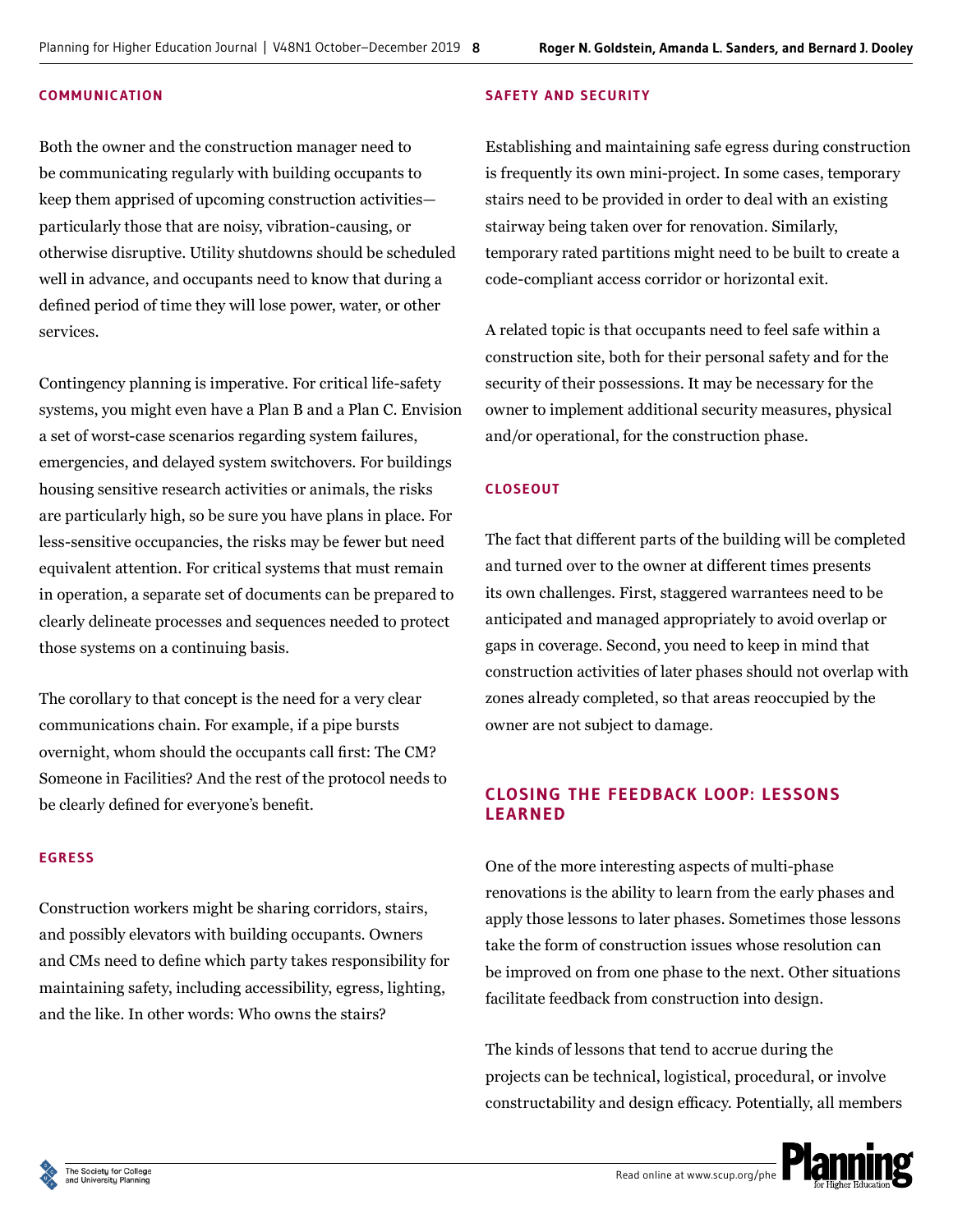of the project team—owner, architect, engineer, contractor can benefit from the lessons-learned cycle. Some lessons will benefit only one of the primary parties. But it is always worth making note of those lessons as they occur—and then bringing them back to the group at the transition into the next phase, or at the earliest opportunity to improve future work.

Renovation (whether phased or not) provides the opportunity to "hit the reset button" and modify occupants' habits

regarding the use of the building, with the goal being to help maintain the structure's ability to serve the institution for the long term. Those habits or protocols could range from safety and fume hood management in lab buildings, to deploying a new system for dealing with recyclables or storage, to simply adjusting to a new layout and program distribution that affects movement patterns and access to faculty members.

## **AUTHOR BIOGRAPHIES**



BERNARD DOOLEY, AIA, LEED AP BD+C, a senior associate and director of laboratory planning at Goody Clancy, is a specialist in science research and teaching facilities. A former research chemist, he has a detailed understanding of how scientists work and of the technical requirements that determine a successful lab. That perspective gives him a rapport with principal investigators and academics, which helps his designs become nationally known for their elegance and functionality.



ROGER N. GOLDSTEIN, FAIA, LEED AP, a principal with Goody Clancy, is a national leader in the design and renovation of research and teaching buildings for the sciences. He leads the firm's Science and Technology Practice, which spans a diverse range of programs from genomics to neuroscience and biochemistry to bioengineering. Goldstein is an expert on complex project phasing. He thrives on the creative challenge of transforming existing buildings and designing versatile spaces to support current and future uses.



AMANDA L. SANDERS, AIA, LEED AP BD+C, a senior associate with Goody Clancy, has 15 years of experience in the design and management of technically and programmatically complex projects. A strong project manager and expert in adaptive reuse and restorations of historic buildings, she has special expertise with building renovations. She is an innovative and determined problem solver, with the creativity to identify pragmatic, efficient solutions to some of the toughest construction and design challenges.

#### **ENGAGE WITH THE AUTHORS**

To comment on this article or share your own observations, email roger.goldstein@goodyclancy.com, bernard.dooley@ goodyclancy.com, or amanda.sanders@goodyclancy.com.